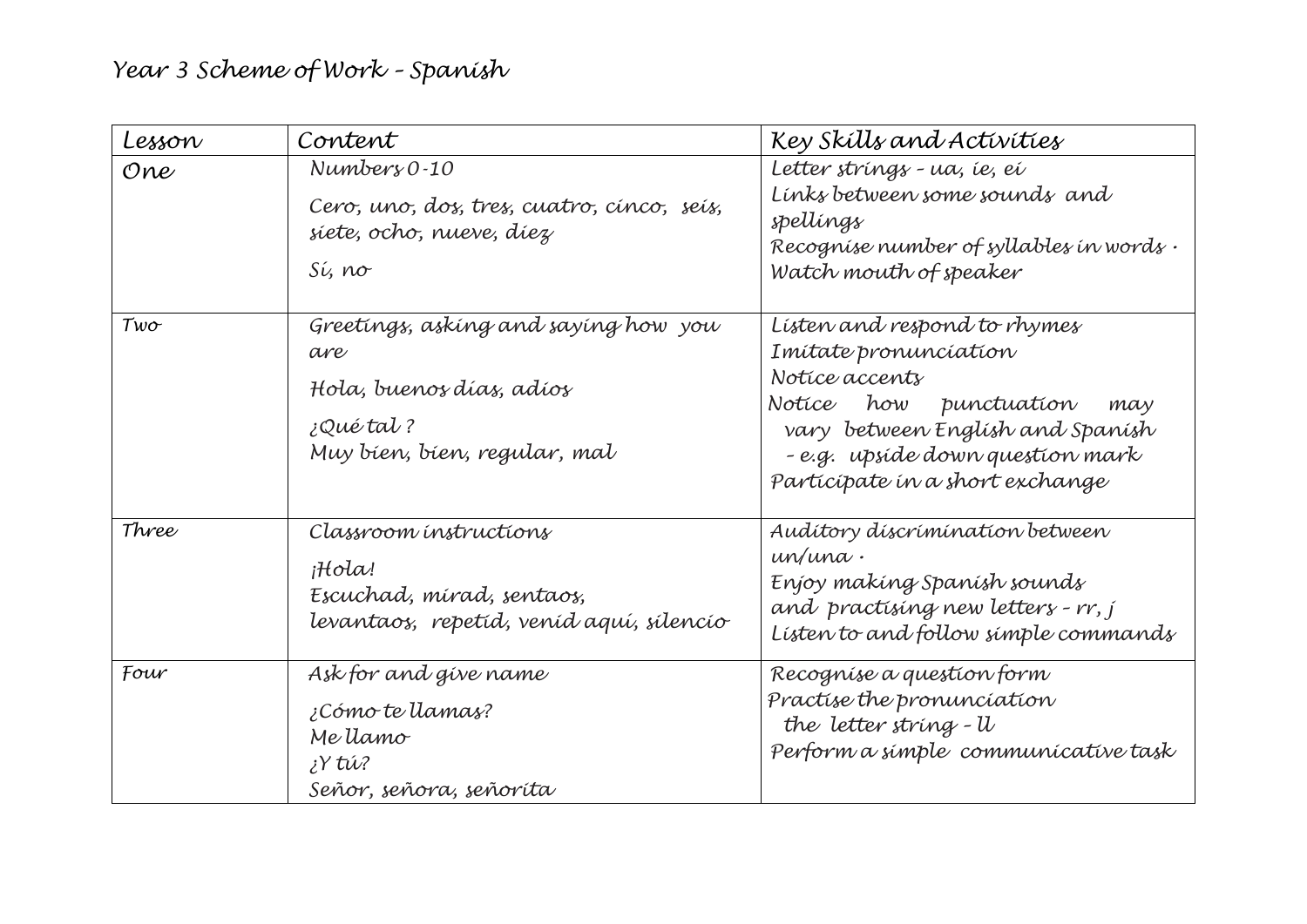| Five  | Revision of numbers 0-10<br>Ask for and state age:<br>¿Cuántos años tienes?<br>Tengo ocho años. | Participate in chorusing a finger<br>rhyme<br>Understand and respond to a<br>question<br>Make links between some sounds<br>and spellings and recognise<br>famíliar words in written form<br>Recognise how accents<br>alter pronunciation - ñ |
|-------|-------------------------------------------------------------------------------------------------|----------------------------------------------------------------------------------------------------------------------------------------------------------------------------------------------------------------------------------------------|
| Síx   | Colours<br>Rojo, azul, blanco, negro,<br>verde, amaríllo, naranja, rosa                         | Perform actions to a Spanish song.<br>Know how to pronounce the letter<br>j ín Spanísh<br>Read familiar words with<br>accurate pronunciation                                                                                                 |
| Seven | Colours<br>Grís, marrón, morado<br>$Verb - es (is)$<br>Connective - y (and)                     | Respond to a question; able<br>chíldren may give an extended<br>answer<br>Experiment with writing by producing<br>short sentences using verb, adjective<br>and connective                                                                    |
| Eight | Names of fruit                                                                                  | Recognise singular and plural<br>items and how they affect the verb<br>- gusta/gustan                                                                                                                                                        |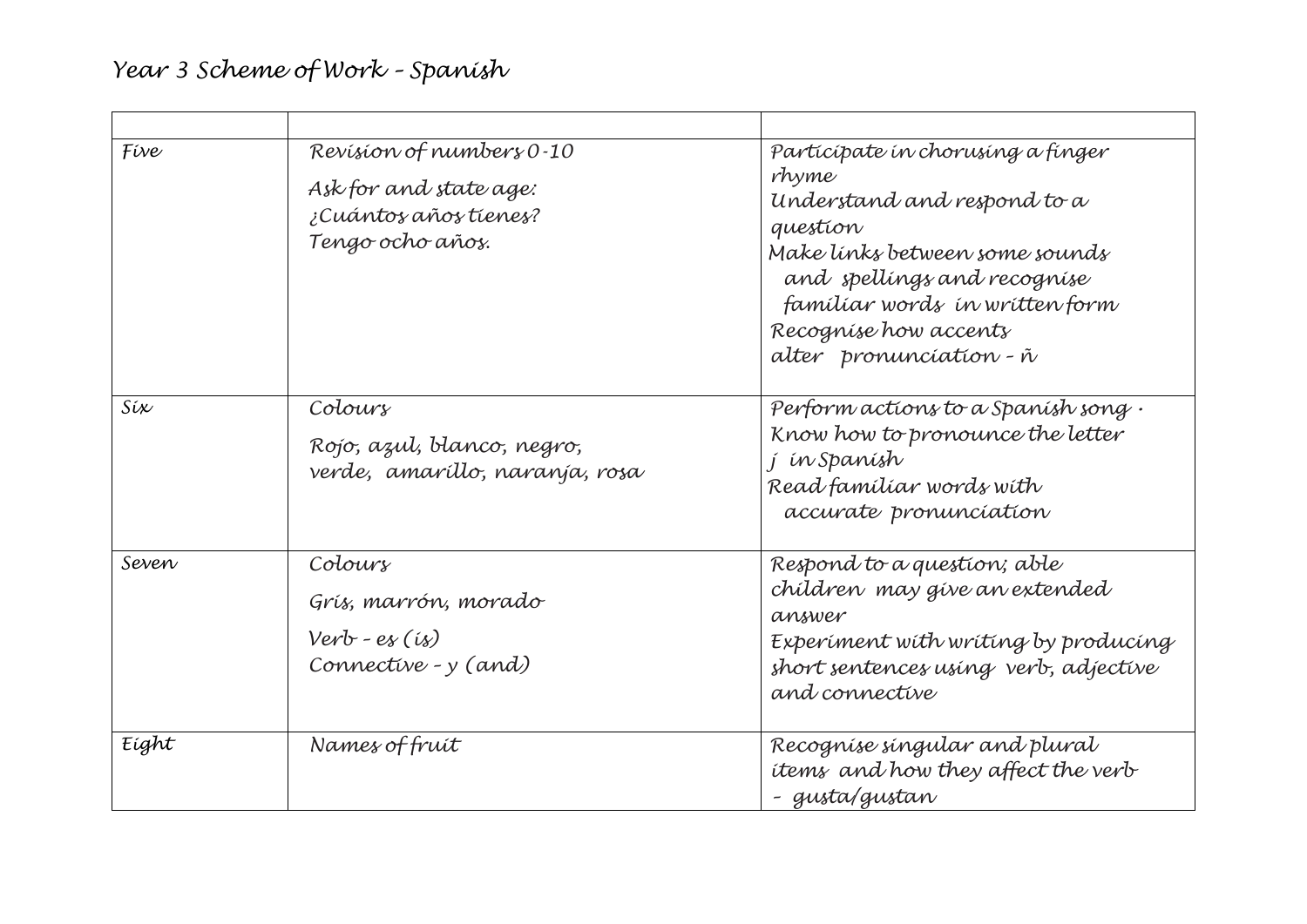|        | Las naranjas, las peras, las<br>círuelas, Las fresas, las manzanas, los<br>tomates, los plátanos<br>Food items<br>El chocolate, el helado, las píruletas, las<br>patatas fritas, los caramelos, la pizza | Match phonemes to graphemes.<br>Listen for specific words as<br>they occur in a song<br>Reflect on healthy eating habits                                                                                    |
|--------|----------------------------------------------------------------------------------------------------------------------------------------------------------------------------------------------------------|-------------------------------------------------------------------------------------------------------------------------------------------------------------------------------------------------------------|
| Níne   | No new vocabulary                                                                                                                                                                                        | Letter sounds - c, z a letter string<br>íe<br>Use knowledge of sound patterns<br>to devise a short 'rap'<br>Lísten and respond<br>to<br>an<br>extended text by chorusing<br>repeated phrases and vocabulary |
| Ten    | Days of the week<br>lunes, martes, miércoles,<br>jueves, viernes, sábado, domingo                                                                                                                        | Joín ín readíng a story<br>Match sound to the written word.<br>Re-arrange familiar sentences<br>into the correct word order<br>Copy correctly                                                               |
| Eleven | Months of the year<br>enero, febrero, marzo, abríl,<br>mayo, junio, julio, agosto,                                                                                                                       | Imítate pronunciation of a<br>native speaker, focusing on<br>specific key sounds and letter<br>strings                                                                                                      |